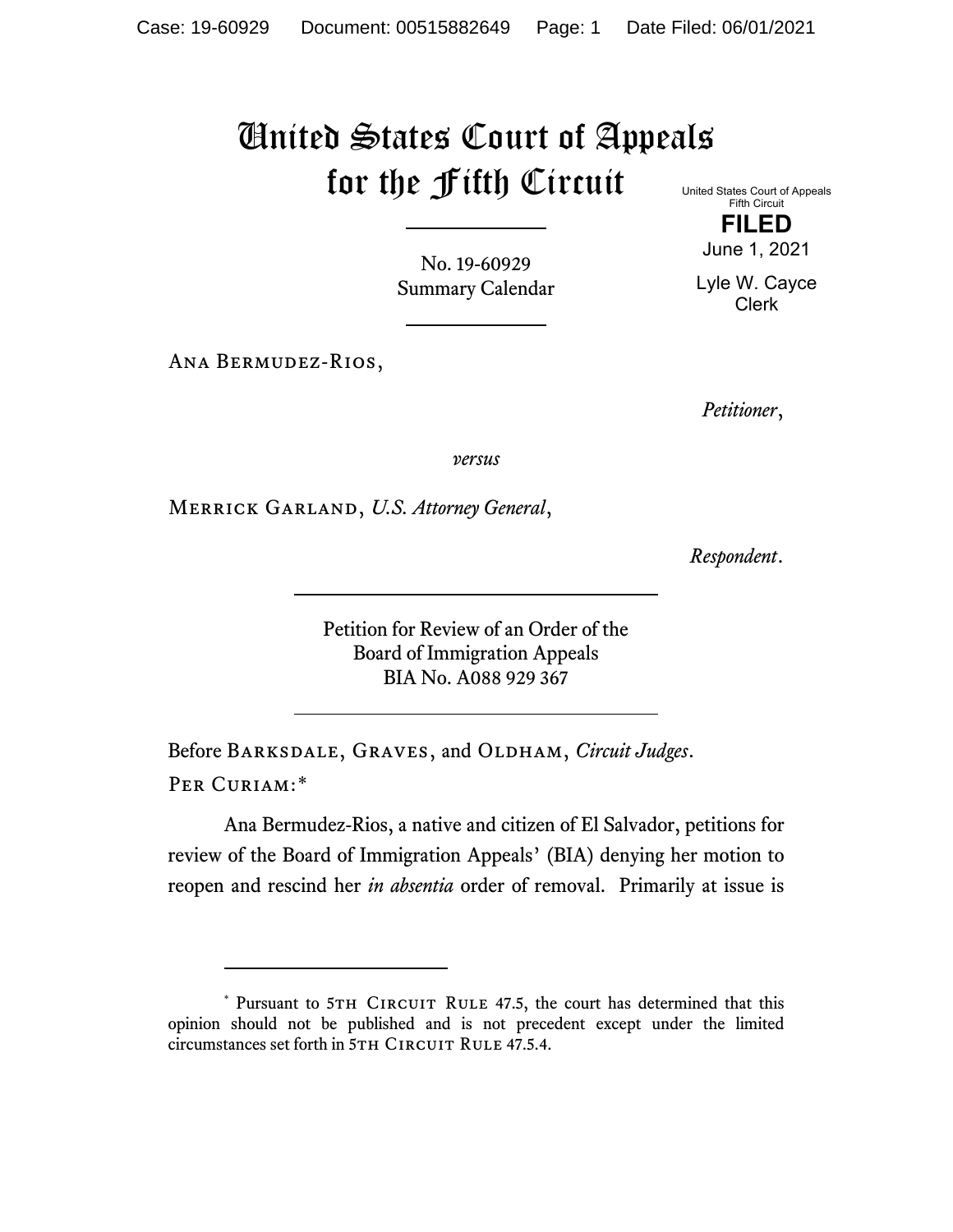Bermudez' contention she is entitled to reopening and rescission because she did not receive proper notice of her removal proceedings. Her claim fails.

Bermudez presents other claims we do not address. She contends her due-process rights were violated by the immigration judge's failure to properly consider and grant her motion for change of venue, but this claim is unexhausted and we therefore lack jurisdiction to address it. *See Wang v. Ashcroft*, 260 F.3d 448, 452–53 (5th Cir. 2001). Additionally, she has abandoned review of her previous jurisdictional (application of stop-time rule) and *sua sponte* reopening claims by not addressing them in her brief in this court. *See Chambers v. Mukasey*, 520 F.3d 445, 448 n.1 (5th Cir. 2008).

The denial of a motion to reopen is reviewed under an understandably highly deferential abuse-of-discretion standard. *Lowe v. Sessions*, 872 F.3d 713, 715 (5th Cir. 2017). An *in absentia* order of removal may be rescinded if an alien demonstrates she did not receive notice of the hearing. 8 U.S.C.  $\S 1229a(b)(5)(C)(ii)$ .

While a motion to reopen focuses on whether the alien received the necessary notice, and not whether it was properly mailed, there is a presumption of effective service when a notice of hearing is sent by regular mail. *Nunez v. Sessions*, 882 F.3d 499, 506 (5th Cir. 2018). Although an affidavit without evidentiary flaw may be sufficient to rebut the presumption of receipt, "all relevant evidence, both direct and circumstantial, should be considered". *Navarrete-Lopez v. Barr*, 919 F.3d 951, 954 (5th Cir. 2019) (internal quotation and citation omitted).

In denying Bermudez' motion, the BIA considered, *inter alia*: her failure to submit a change of address form; her listing the same address to which the notice was sent in her motion to change venue; a second notice of hearing mailed to that address, and its not being returned as undeliverable; and her waiting more than nine years to file a motion to reopen. Because the